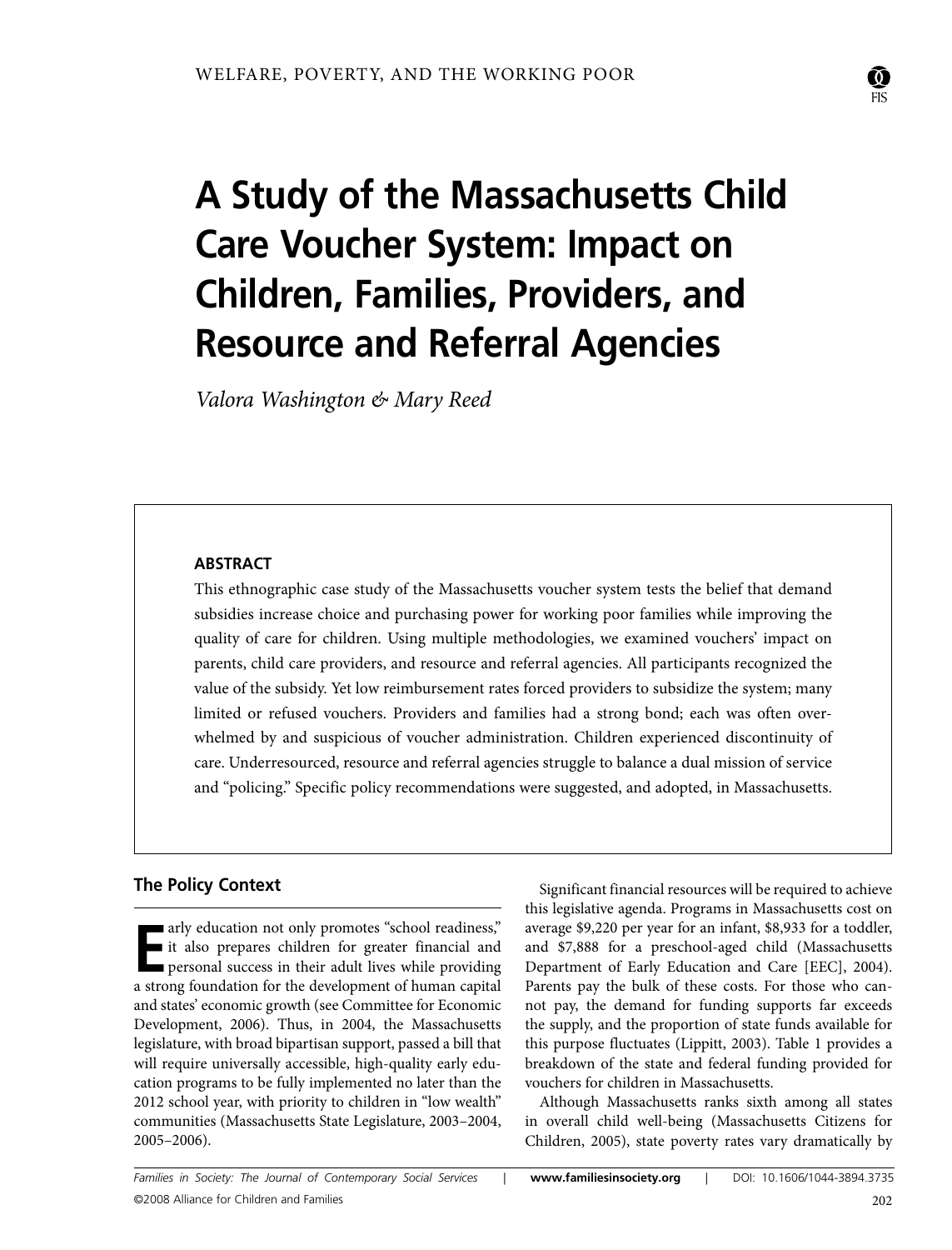**Table 1.** *Massachusetts Voucher Information*

| YFAR | NUMBER OF CHILDREN<br><b>RECEIVING VOUCHERS</b> | <b>FUNDING PROPORTION</b> |     |
|------|-------------------------------------------------|---------------------------|-----|
|      |                                                 | МA                        | FED |
| 2004 | 51,799                                          | 20%                       | 80% |
| 2003 | $46,000 +$                                      | 16%                       | 84% |
| 2002 | $50,000 +$                                      | 21%                       | 79% |
| 2001 | 53.477                                          | 32%                       | 68% |

race: 7% of white children are poor compared to 36% of Latino children and 29% of African American children (National Center for Children in Poverty, 2006). Quality preschool is seen as a tool to address disparities, since the achievement gap first appears during the preschool years. Making high-quality preschool enrollment universal could close up to 20% of the Black–White school readiness gap and up to 36% of the Hispanic–White gap (see Magnuson & Waldfogel, 2005).

# **TANF Subsidies for the Working Poor**

Most subsidized early education and care is not universal, however, but is related to the Temporary Assistance for Needy Families (TANF) legislation that, in 1996, replaced the entitlements to cash assistance with work requirements. Working parents transitioning off welfare are automatically eligible for child care subsides, but other working low-income parents are either not eligible or are put on a waiting list and given a voucher, if a state has the financial resources to do so. For example, in Massachusetts about 15,000 children are on a waiting list (EEC, 2005). Nationwide, only one in seven eligible children receives child care assistance (Shlay, Weinraub, Harmon, & Tran, 2004).

As in some other states, Massachusetts child care vouchers are administered with the assistance of regional child care resource and referral agencies (R&Rs). About 60% of Massachusetts providers accept child care vouchers (Maurier & Russell, 2003).

Broad analysis of voucher systems is complicated because every state has the option of making a wide variety of evolving implementation and fiscal choices that may lead to different outcomes for children and families. Subsidyeligible families are not always aware that they qualify (see Shlay et al., 2004), and some believe that subsidies will interfere with parental choice of the type of care (Lowe & Weisner, 2001). Research has verified that child care subsidies encourage employment among welfare recipients (Blau & Terkin, 2001), that the quality of care impacts maternal employment (Lemke, Witte, Queralt, & Witt, 2001), that the probability of working may increase as the budget for subsidies increases (Lemke et al.), and that maternal employment alone is not enough to lift families out of poverty (see Fuller, Kagan, & Loeb, 2002).

## **Method**

## *Objectives*

Given that information about the intended and unintended impacts of voucher policies is fragmented and anecdotal, this study documents both (a) the flow of children and families entering programs through vouchers and (b) the intended and unintended impacts of vouchers on children, families, child care providers, and resource and referral agencies.

## *Research Questions*

This study addresses three questions: (a) To what extent do vouchers succeed in their goal to increase families' choices of child care providers? (b) What are the intended and unintended impacts of this system? (c) How can Massachusetts design a system that will achieve only the positive, intended outcomes?

## *Procedures*

In 2004–2005, we used multiple methodologies to address these three questions. The following steps were taken:

- 1. We tracked 3,295 vouchers for children in care at 30 child care centers over a 12-month period of time. Centers were randomly selected from all centers in the greater Boston area that accepted vouchers in 2004. Trained research assistants visited each center every two weeks, collecting data on the flow of children with vouchers through these centers. Figures 1 and 2 show the types and sponsorship of centers.
- 2. We conducted in-depth interviews with the following individuals:
	- • 7 child care directors, 23% of our 30 centers.
	- • 48 mothers, averaging about 10 families per center (we did not interview parents who used family child care providers). The majority of the parents interviewed were single mothers living alone or sharing housing with friends or family. Twenty percent of them resided in a shelter for the homeless or battered women at the time of the survey. The languages spoken included 35% Spanish, 17% Haitian Creole, 10% Cape Verdean Creole, 7% Russian, and 40% English.
	- • 19 family child care (FCC) providers and 2 family child care specialists from systems**,** randomly selected from providers accepting vouchers in 2005.
- 3. We collected voluntary surveys from 226 families (representing one fourth of the families in the centers that were studied); 30 child care center directors (from all 30 centers); and 89 R&R staff in Massachusetts.
- 4. We conducted case studies of three R&R agencies, identified here as Agencies A, B, and C.
- 5. We convened a statewide provider's forum with 350 participants.
- 6. We conducted an economic analysis of time spent on voucher administration.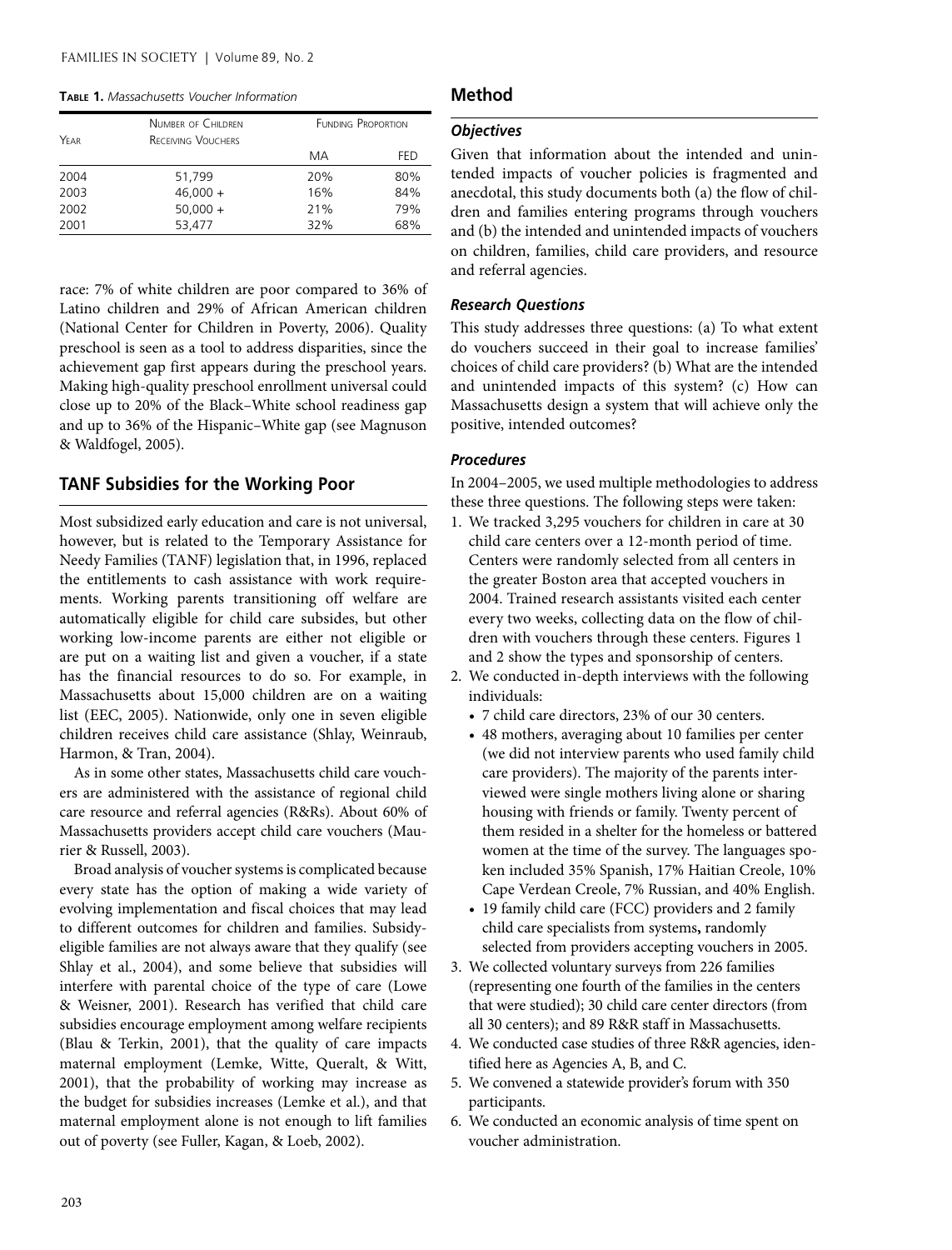#### *Sample Selection*

From a list provided by the state's Department of Early Education and Care (EEC), we identified 272 centers that were located in Boston and in cities and towns within 12 miles of Boston. The study then drew a random sample that was proportional to the voucher market share of each center; the probability that a specific center would be selected into the sample was proportional to the number of children they had who were receiving vouchers. The state also provided a database of all FCC providers with one or more voucher children during the January–March 2005 period. This database included information on the capacity of the home, but it did not include the number of voucher children; therefore, the study did not draw a sample proportional to the number of vouchers a particular home received. The study drew a random sample of family child care providers living in and within 12 miles of Boston.

## **Findings**

This study has seven major findings. Quotations from respondents are noted**.** 

#### *Positive Aspects of Vouchers*

All parties—families, providers, and R&R agencies appreciate the positive aspects of vouchers in providing care for poor children. There is virtually universal agreement that vouchers are an important support for children and their families in terms of helping families afford child care, helping families achieve stable employment, and providing children with educational experiences that families value. "Without the voucher system, most of the children in my center would not be able to attend a preschool program at all. The family circumstances of the children make the stability and the provision of ongoing positive opportunities even more salient" (Center Director). Yet, only half of R&R staff, and 38% of R&R administrators, felt that the state and its citizens would be better served by a system of universal prekindergarten and affordable early education and care for all, rather than the current voucher system.

#### *Children Are Subjected to Unstable Care*

Vouchers build in discontinuity of care as vouchers do not cover vacation periods, school breaks, or summer breaks for parents in school. Despite the policy of sixmonth vouchers, the average length of a given voucher was 114 days, ranging from 3 days to 371 days. Excluding terminations, children attending the centers were absent a total of 1,730 days because they had no voucher—the equivalent of 2.5 days/year per child. "If the voucher is terminated, the children get bounced around from family member to family member, whoever can do it that day" (Family Child Care Provider). Ninety percent of voucher administrators surveyed agreed that the voucher system focuses on monitoring parents' continuing service needs

**Figure 1.** *Description of centers in the study.*



**Figure 2.** *Aegis of child care centers in the study.*



at the expense of continuity of care for the children. Yet, only 30% of administrators felt that reassessments should be done at one year instead of six months.

#### *Parental Choice Is Undermined*

Parental choice—a goal of vouchers—is severely undermined by current realities of the voucher system. Families continue to indicate that it is difficult to find a child care setting for their children. The consumer education function of R&Rs is undermined in the current system; 70% of parents come to their first appointment with their provider already chosen. "Choice" is also undermined because of waiting lists of two to three years and because most FCC providers and one third of centers limit or cap the number of vouchers they accept. "There is really minimal parent choice. The low rates don't allow for real choice" (R&R Agency Staff).

#### *Reimbursement Does Not Cover Everything*

Providers subsidize the system because reimbursement rates and other reimbursement practices do not cover the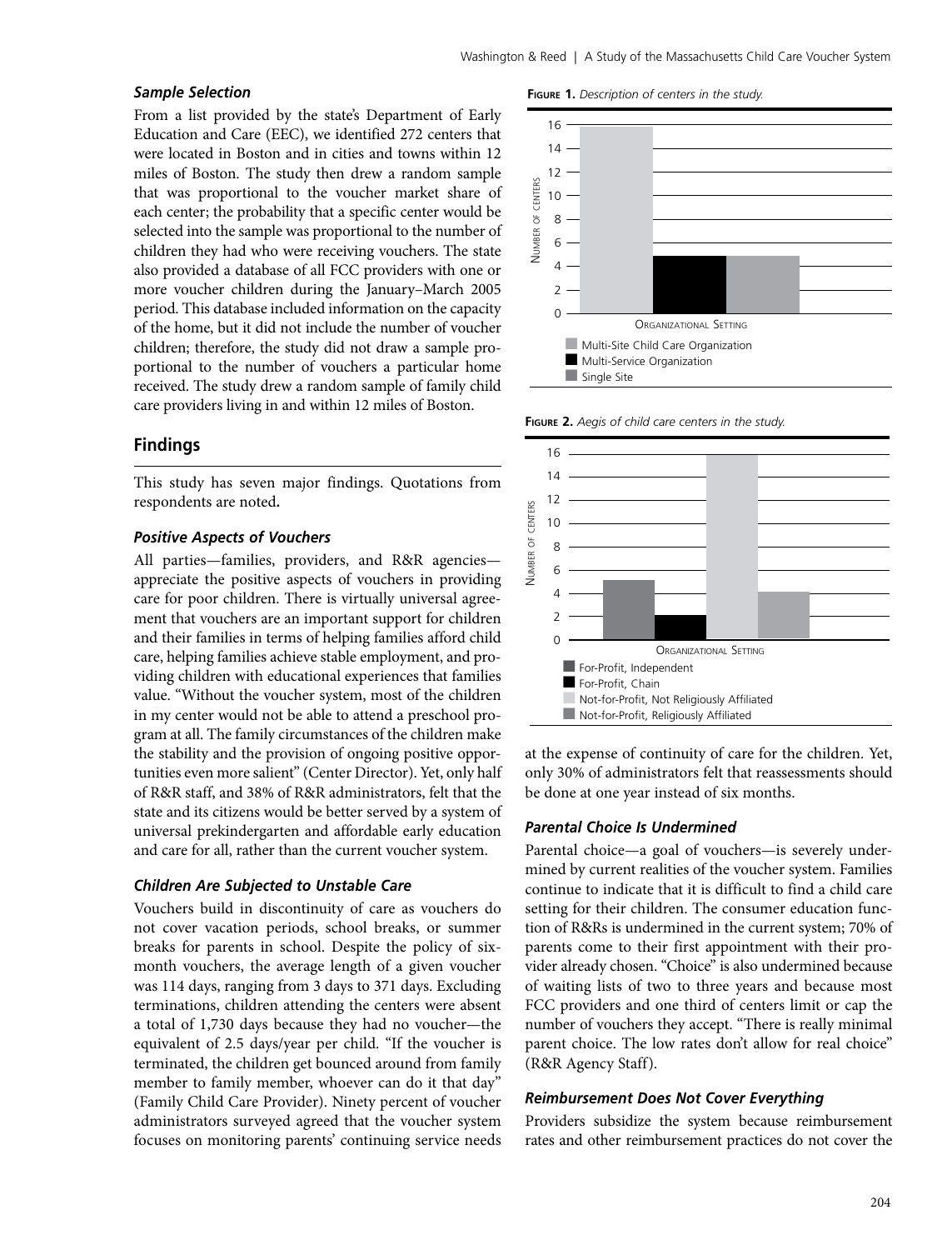**Table 2.** *Center Experiences With the Voucher System*

| <b>EXPERIENCE OF CENTERS</b>                                                                    | AGREE |
|-------------------------------------------------------------------------------------------------|-------|
| The gaps in vouchers between the termination date and<br>renewal create problems for my center. | 90%   |
| Without vouchers, my center would have trouble serving<br>low-income families                   | 87%   |
| Because we accept vouchers, we are quaranteed some<br>revenue from the state                    | 86%   |
| It is difficult to fill slots or vacancies when a voucher ends.                                 | 77%   |
| We spend too much time trying to collect parent co-payments.                                    | 73%   |
| Families at our center believe that we have an official role<br>in renewing their vouchers.     | 59%   |
| The administering agencies are sometimes late in<br>their payments.                             | 57%   |

**Figure 3.** *NAEYC accreditation.* 



cost of their services. All R&R administrators, all FCC providers, and most center staff endorsed higher reimbursement rates for providers. "The cost of care is on the backs of providers. Providers are the working poor" (Center Director). The majority of center directors, family child care providers, and R&R administrators agree that vouchers do not cover the cost of care. Only half of R&R staff share that opinion. Yet, voucher administration, a function with costs for which providers are not reimbursed, required 38% of a full-time staff person, or two days per week. In addition, centers lost revenues for an average of 30 days a year providing free care for children, and for an additional 136 days a year when unable to fill slots of children whose vouchers were terminated. On average, centers lost 4% of their voucher revenues because of interruptions and terminations. Almost half of those who work directly with families—R&R staff and center directors—agree that parent co-pays are too high for many families; only 30% of R&R administrators share that opinion. "Sometimes for months I don't get the co-pay. I never turn down a parent. I let them come for free" (Family Child Care Provider). Further, about half of centers reported that administering agencies were sometimes late in their payments. Thirty percent of centers reported that they get insufficient notice of voucher termination; this seems to vary according to the local R&R. Overall, the current voucher system seems most feasible for larger providers with multiple funding streams to make up for the low voucher rates. Table 2 details the experiences centers encountered with the voucher system.

#### *Providers Serve as Allies for Families*

Providers accepting vouchers work hard to bring quality early education and care to poor children. Families clearly see child care centers and home providers as allies. "They don't treat you like you are poor. They look at you in your eyes like you are a person. . . . They aren't afraid of you" (Parent). As an indicator of quality, 53% of centers in this study have national accreditation (see Figure 3), a rate higher than the state average of 27% in 2004 (EEC, 2004). Also the study found that the educational qualifications of center providers in this study are lower than Head Start or preschool classrooms around the state (see Figure 4). However, the rate of education is higher among centers accepting vouchers than among a comparable group of centers serving low-income families (Marshall, Dennehy, Johnson-Staub, & Robeson, 2005); the centers in the voucher study were located in region 6 (Boston area), raising the possibility of regional differences.

#### *A Difficult System for Non-English Speakers*

The system is unduly complex, user-unfriendly, and difficult for those without English-language competency. All parties want the system to be simplified. Seventy-five percent of the families reported that the administrative aspects of the voucher system were very stressful. "I don't understand the rules of this system" (Parent). Parents, providers, and resource and referral agencies recognize that there are inconsistencies in policy, leading to uneven application of decisions across the state. "The policies are very grey" (R&R Agency Staff); "The system is not good for families who do not speak English or are new to the state" (R&R Agency Staff); "No one speaks Spanish. They always yell at me. I can hear, I just cannot speak English" (Parent). Parents faced difficulty with employers in terms of getting time off from work and obtaining the documentation required for subsidies. "I think I would have been fired if I had asked for one more day off, so I let my voucher be terminated" (Parent). Finally, communication among all administrative systems—EEC, the state Department of Transitional Assistance (DTA), and R&Rs—is not optimal, resulting in "double documentation" challenges for families already under duress. The majority of voucher administrators agreed that the required documentation should be streamlined and reduced. Staff who work with families reported that 30% miss their appointments and 40% don't have all their documentation, and only 40% of administrators agreed that it costs more to identify fraud than the state loses to fraud.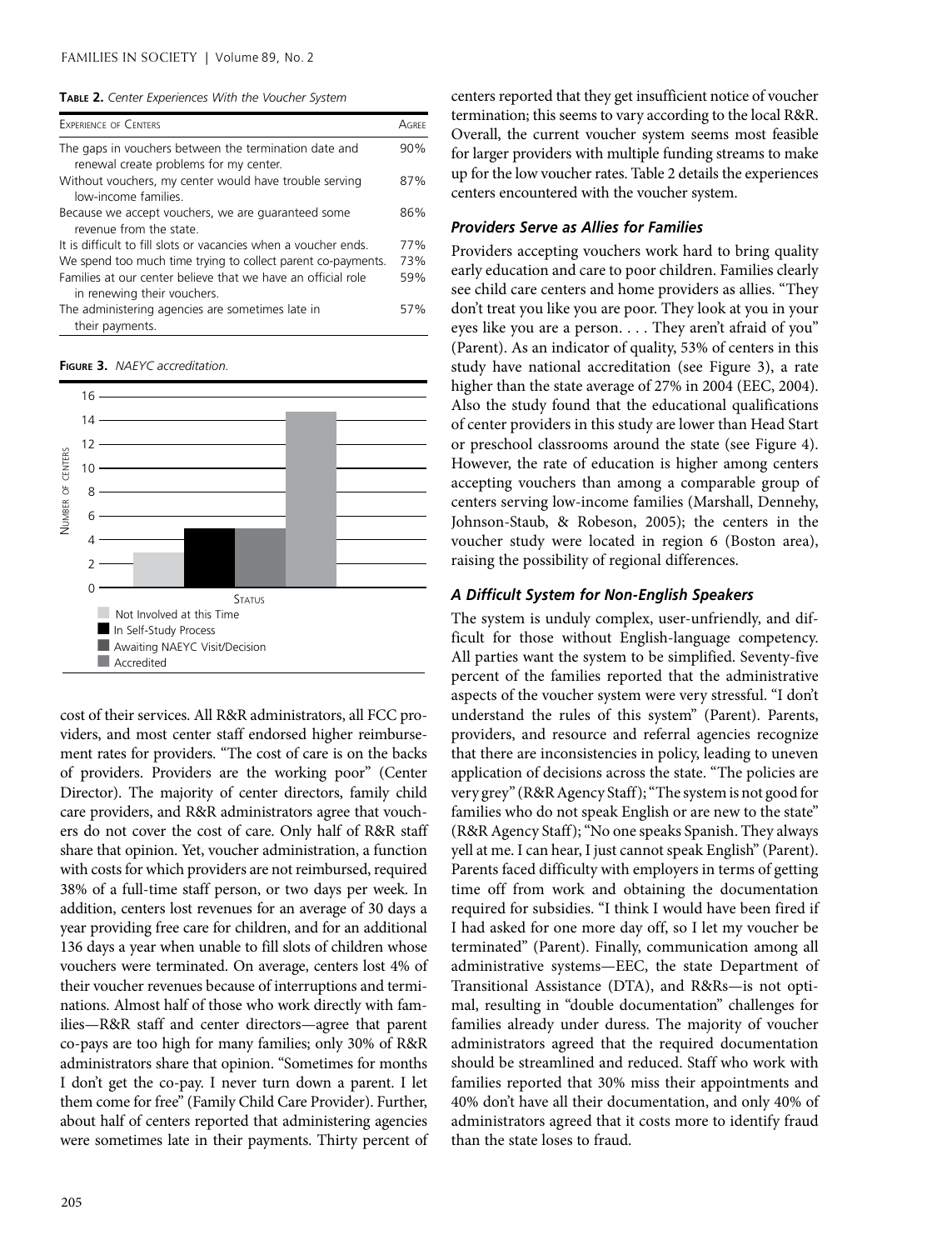#### *Problems for Resource and Referral Agencies*

Resource and referral agencies are caught in the middle between regulations and family needs. Families and providers often demonize the R&Rs, although the agencies quickly point out that they are simply *implementers* of policy established by the state. Still, some families see the R&R and the state aligning to keep services from them. R&R staff had their own list of concerns: Due to state budget cuts, R&Rs report the loss of three to four fulltime-equivalent positions while acquiring new responsibilities. Survey data indicated that in the early 1990s, R&R caseloads were between 150 and 180 per counselor; now caseloads average 362 per counselor. As a result, voucher counselors report spending only 20 minutes with each family. Also, R&Rs are experiencing "unfunded mandates" as work with voucher providers is not considered to be a funded caseload; additional tasks have been added, such as provider auditing processes, without sufficient revenue to hire staff. "There is not enough time to do all we want to do or all the state expects us to do" (Agency A); "Everything that they do not fund, including education, support services, and trainings . . . R&R delivers without the funding" (Agency C); "We want to be able to really counsel families and give them resources" (Agency B); "Heavy emphasis is placed on 'policing' a system that apparently has little fraud. Try to see it through their eyes. We are not the fraud police" (R&R Agency Staff).

#### **Discussion**

This study benefits from having the perspectives of four key players in the system: families, family child care providers, child care centers, and resource and referral agencies. Analysis of their perspectives revealed common themes, including that vouchers are indeed an important source of support for families and children. Negotiating the system can be managed, though not necessarily efficiently. Many families required tremendous support from informal networks, such as their providers, to handle the demands of the system. Further, reimbursement rates for providers are universally regarded as too low, unintentionally restricting parent choice, forcing providers to subsidize the system, and leading to questions about whether they indeed jeopardize the quality of care that children actually receive.

It was also vividly evident that the four players each saw "their" perspectives clearly; there is no shared vision of the entire system. Families experience the system as burdensome, confusing, and penalizing, further complicating their difficult and complex lives. Parents commented on being treated uncivilly, about employers not being sympathetic to their needs, and about having to wait to get appointments with the R&R. Providers demonstrated a remarkable commitment to and synergy with the families. At the same time, providers bore the brunt of the unreimbursed cost of accepting subsidized care and expressed frustration with low rates,

**Figure 4.** *Education level of preschool teachers.*



slow payment, and paperwork hassles, laying blame at the feet of resource and referral agencies and state government. Resource and referral agencies almost universally wanted to serve families better, but felt restrained by ambiguous state policies coupled with budget cuts that reduced staff and available services. R&Rs were concerned that families and providers understand that they implement—but do not establish—state policies. Certainly there is poor communication and limited understanding among the parties.

## **Implications for Policy and Practice**

To be successful, a system of universal access to early education and care must be informed by vision and principles as well as by the nuts-and-bolts techniques. As a result of this study—and its extensive consultation with the government, provider, R&R, and philanthropic communities—the following recommendation and four strategies for action were proposed in spring 2006.

We recommend that Massachusetts develop a vision of universal early education and care that provides equal access to all, financed by a mix of private pay, contracts, vouchers, Head Start, and other means. Efforts to distinguish between programs that are primarily designed to care for children so that working poor parents can work (such as child care vouchers) and programs that are primarily designed as educational intervention to promote children's cognitive and social development (such as public preschool) reflect an outmoded thinking inconsistent with the promise that Massachusetts has made through its legislative mandate. While this distinction might have made conceptual sense in an earlier era, in practicality, the children of low-income parents most in need of subsidized care are the same children who are at the greatest risk of school failure and, thus, are most in need of affordable, accessible, quality early childhood education. Currently, a formal initiative that begins to tie the various forms of child care